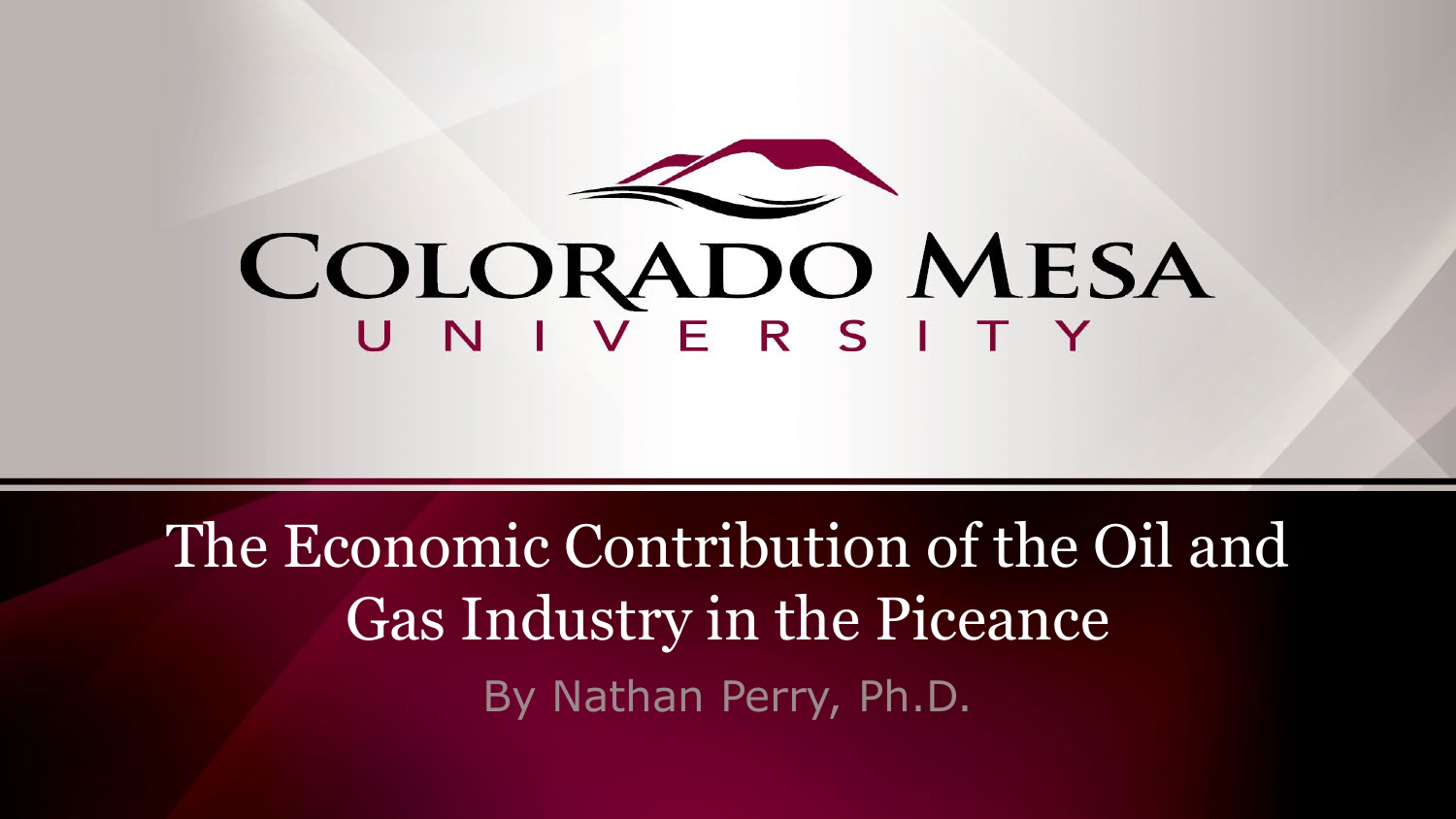#### Part 2: The Economic Contribution of the Oil and Gas Industry in the Piceance

- This section studies the economic contribution of the oil and gas industry to a six county area that represents the Piceance Basin
	- Mesa
	- Garfield
	- Rio Blanco
	- Delta
	- Gunnison
	- Moffat

#### **COLORADO MESA** NIVE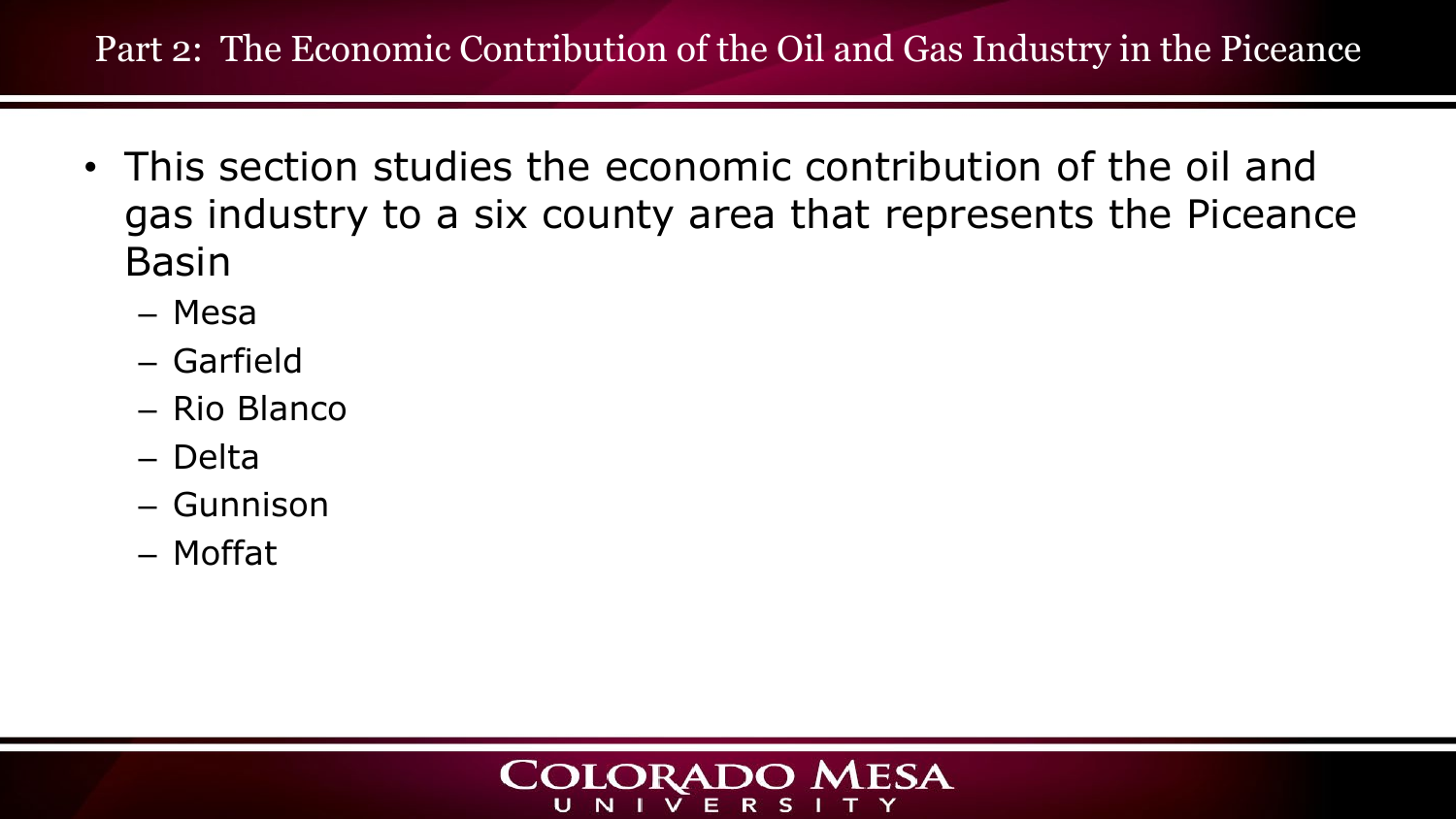### What's included in the study?

- The economic contribution analysis takes into account:
	- Employment and Wages
	- Severance Taxes
	- Federal Mineral Lease Royalties
	- Ad Valorem Taxes
	- Sales Taxes
	- Royalties that are spent or distributed in this region.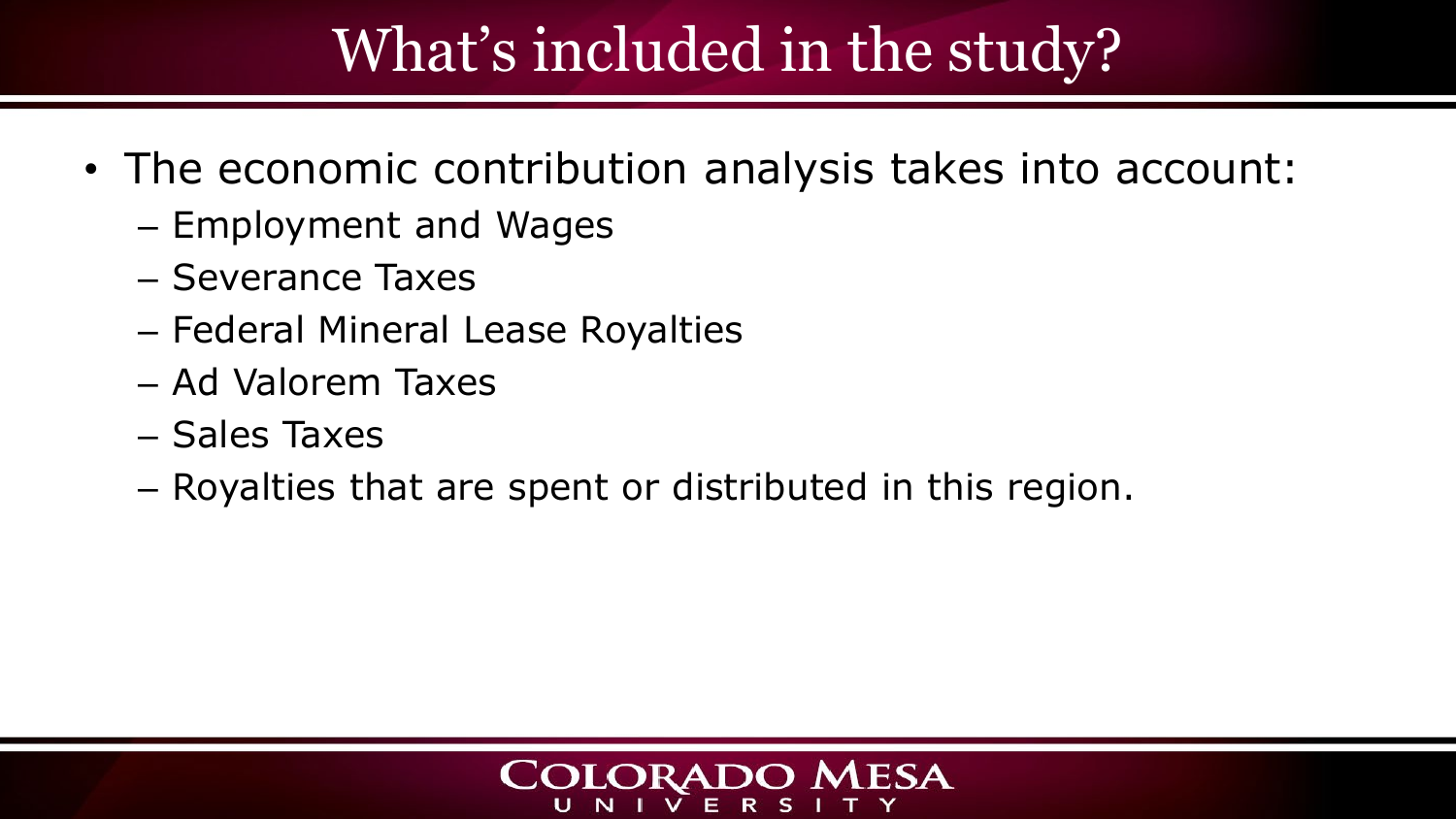### Economic Contribution

- The economic contribution takes direct effects and adjusts for:
	- Leakages from the economy
	- Supply chain effects
	- Multiplier effects
		- This helps accurately determine the total economic contribution of the oil and gas industry in the Piceance

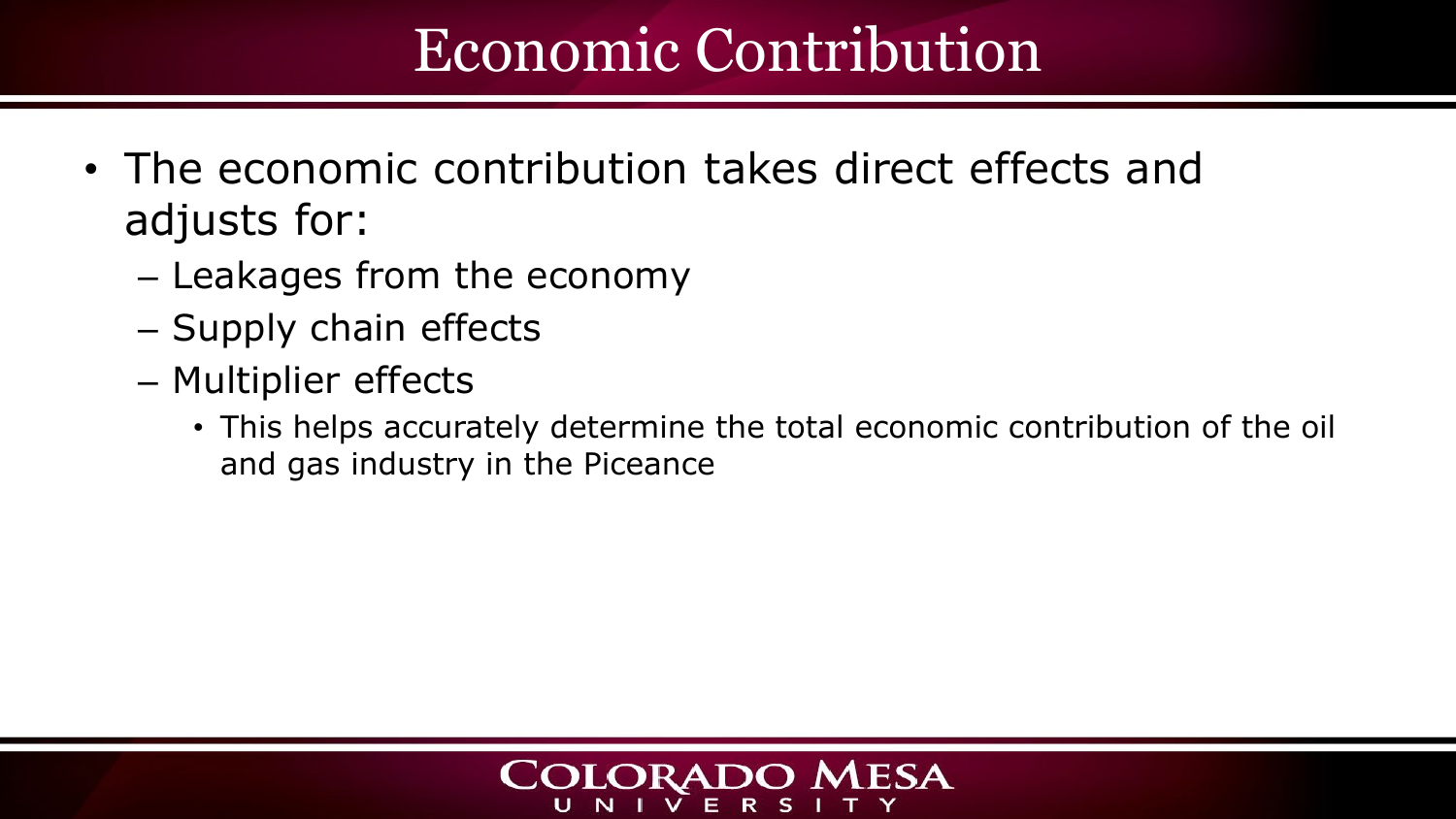### Employment

| Implan | Description                                   |
|--------|-----------------------------------------------|
| Code   |                                               |
|        |                                               |
| 20     | Extraction of natural gas and crude petroleum |
| 21     | Extraction of natural gas liquids             |
| 37     | Drilling Oil and Gas                          |
| 38     | Support Activities for oil and gas operation  |
| 266    | Oil and Gas Field Machinery and Equipment     |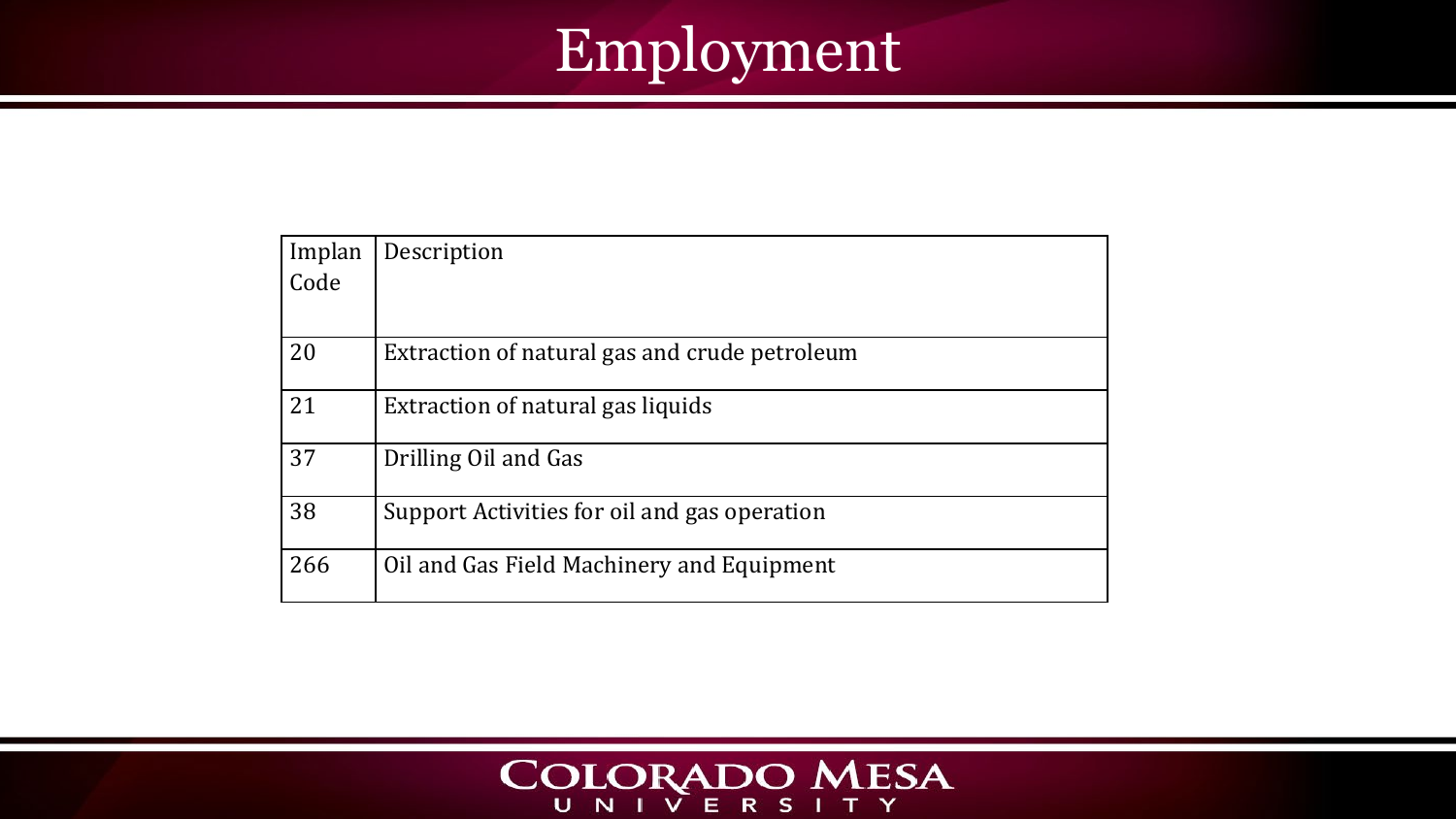### Direct Industry Contribution

| <b>Impact Type</b>    | <b>Employment</b> | <b>Labor Income</b> | <b>GRP</b>    | <b>Total Output</b> |
|-----------------------|-------------------|---------------------|---------------|---------------------|
| Direct Effect         | 5,656             | \$504,085,385       | \$708,858,022 | \$1,099,930,354     |
| Indirect Effect       | 718               | \$48,189,757        | \$60,705,217  | \$117,851,905       |
| <b>Induced Effect</b> | 3,018             | \$109,201,084       | \$207,964,099 | \$377,903,998       |
| <b>Total Effect</b>   | 9,392             | \$661,476,226       | \$977,527,338 | \$1,595,686,257     |

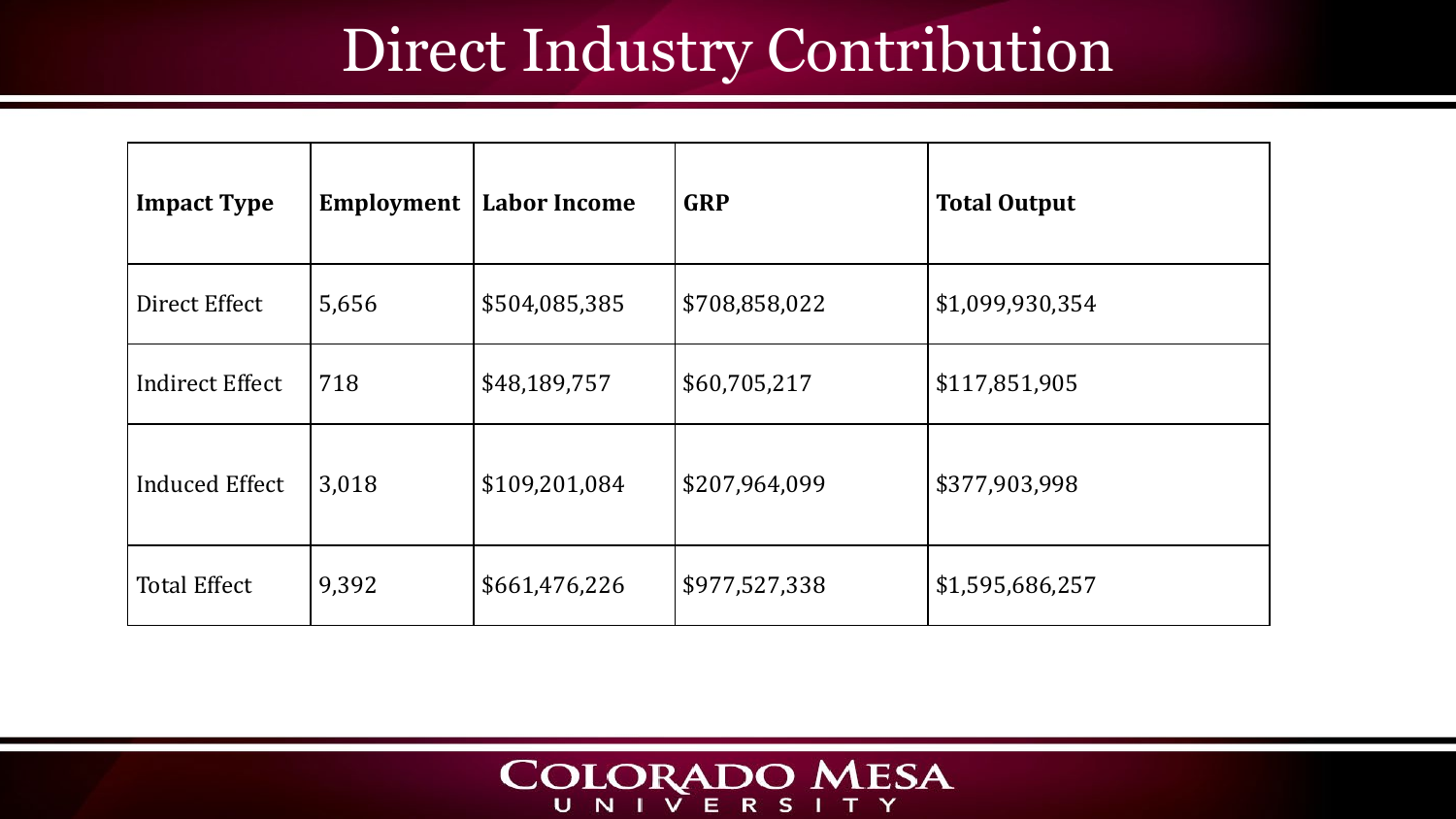### Severance Tax Flow Chart



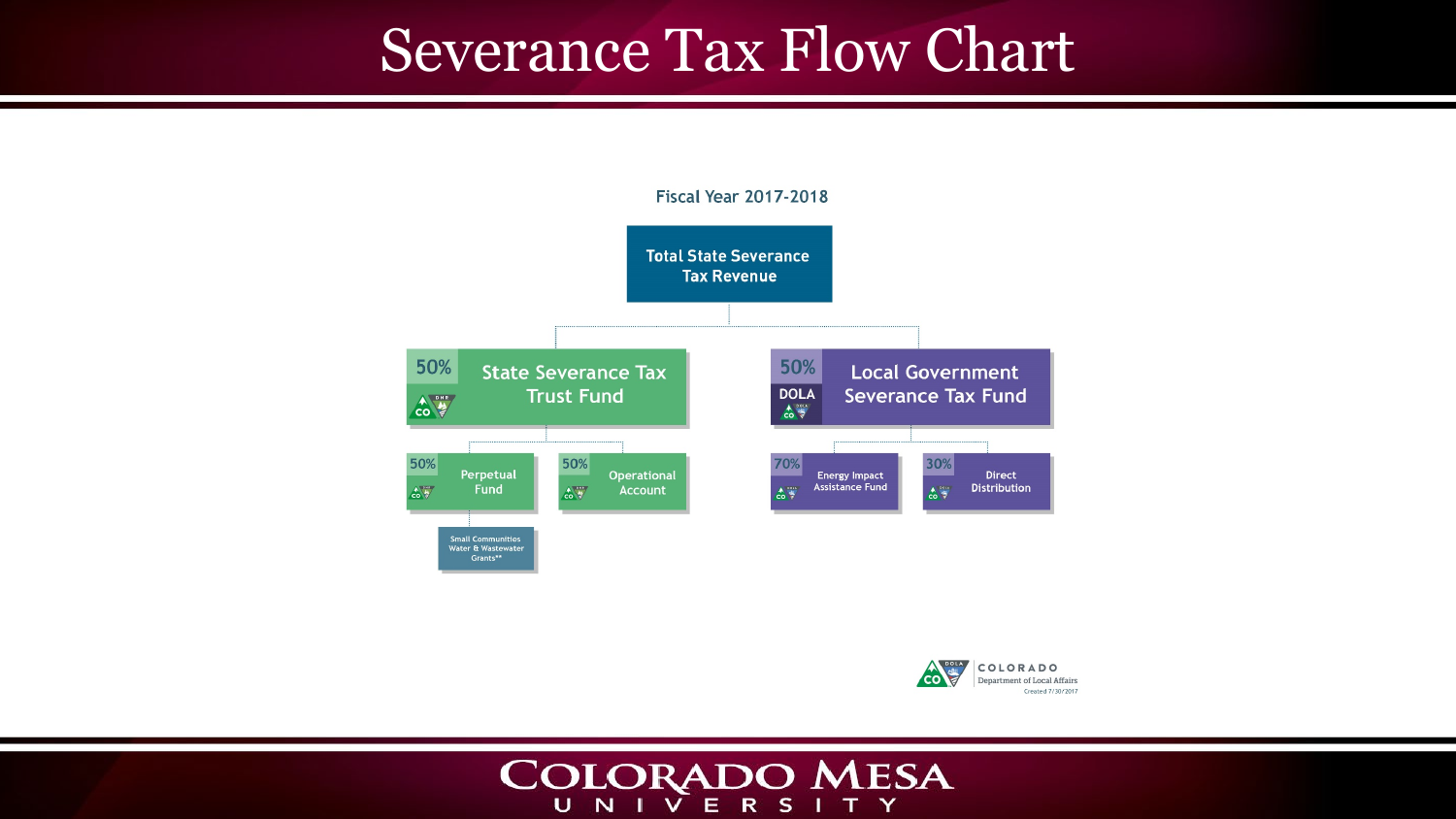### FML Flow Chart

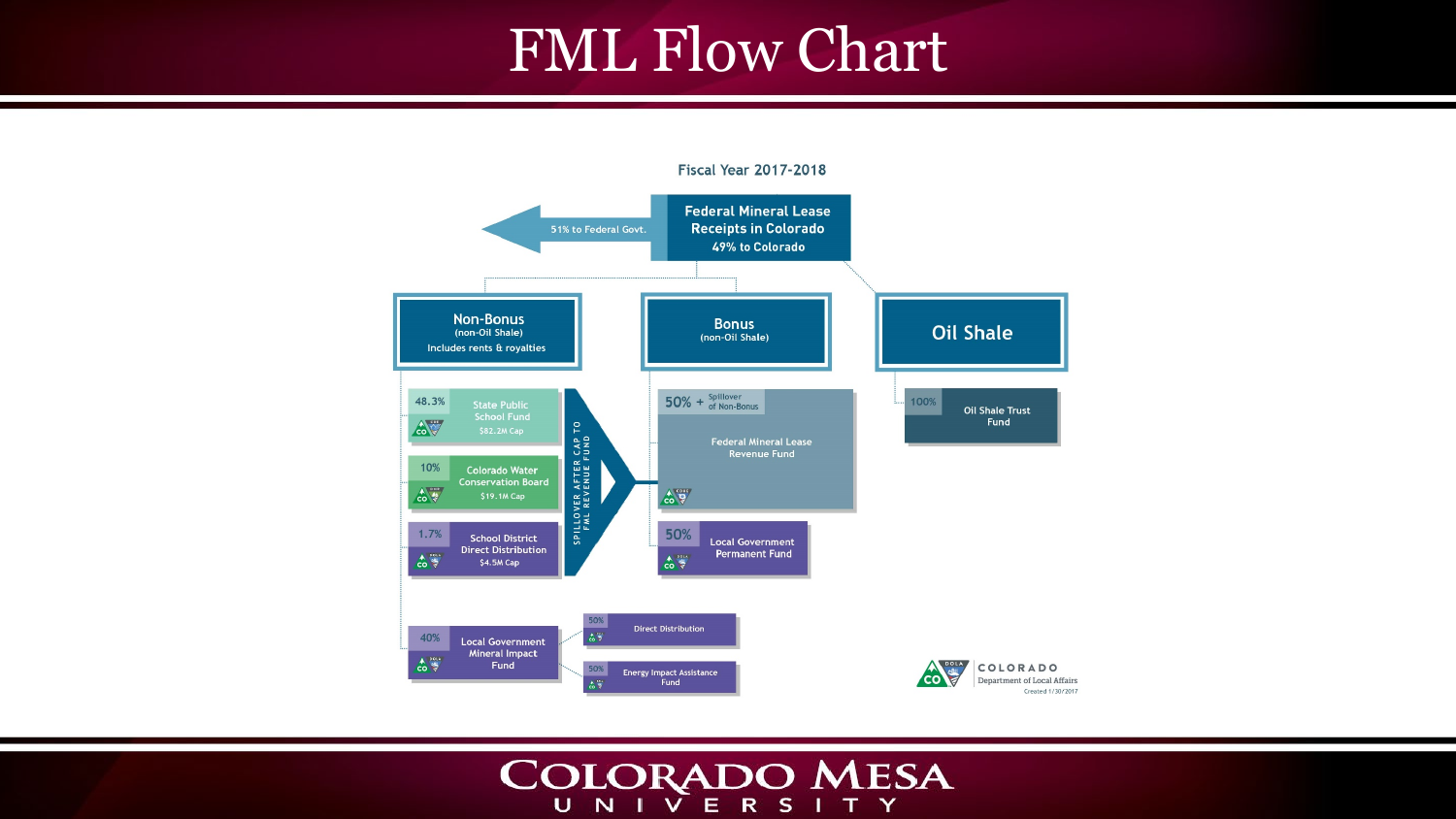### Direct Distribution to the Western Slope

|                | <b>Total Numbers</b> |                |                   | <b>Adjusted Numbers</b> |                |                   |
|----------------|----------------------|----------------|-------------------|-------------------------|----------------|-------------------|
|                | $SDD$ \$             | <b>FML</b>     | <b>FML School</b> | $SDD$ \$                | <b>FML</b>     | <b>FML School</b> |
|                |                      | Muni/County \$ | District \$       |                         | Muni/County \$ | District \$       |
| Mesa           | \$585,727            | \$1,288,412    | \$109,515         | \$553,285               | \$1,288,412    | \$109,515         |
| Delta          | \$141,403            | \$172,396      | \$14,654          | \$133,571               | \$68,204       | \$5,797           |
| Garfield       | \$1,010,954          | \$3,222,927    | \$273,949         | \$954,960               | \$3,222,604    | \$273,921         |
| Rio Blanco     | \$530,594            | \$3,500,908    | \$297,577         | \$501,205               | \$2,541,659    | \$216,041         |
| Moffat         | \$472,683            | \$1,319,849    | \$112,187         | \$446,502               | \$414,683      | \$35,248          |
| Gunnison       | \$399,480            | \$762,385      | \$64,803          | \$377,354               | \$47,680       | \$4,053           |
| Totals         | \$3,140,841          | \$10,266,877   | \$872,685         | \$2,966,876             | \$7,583,244    | \$644,576         |
| Grand<br>Total |                      |                | \$14,280,403      |                         |                | \$11,194,696      |

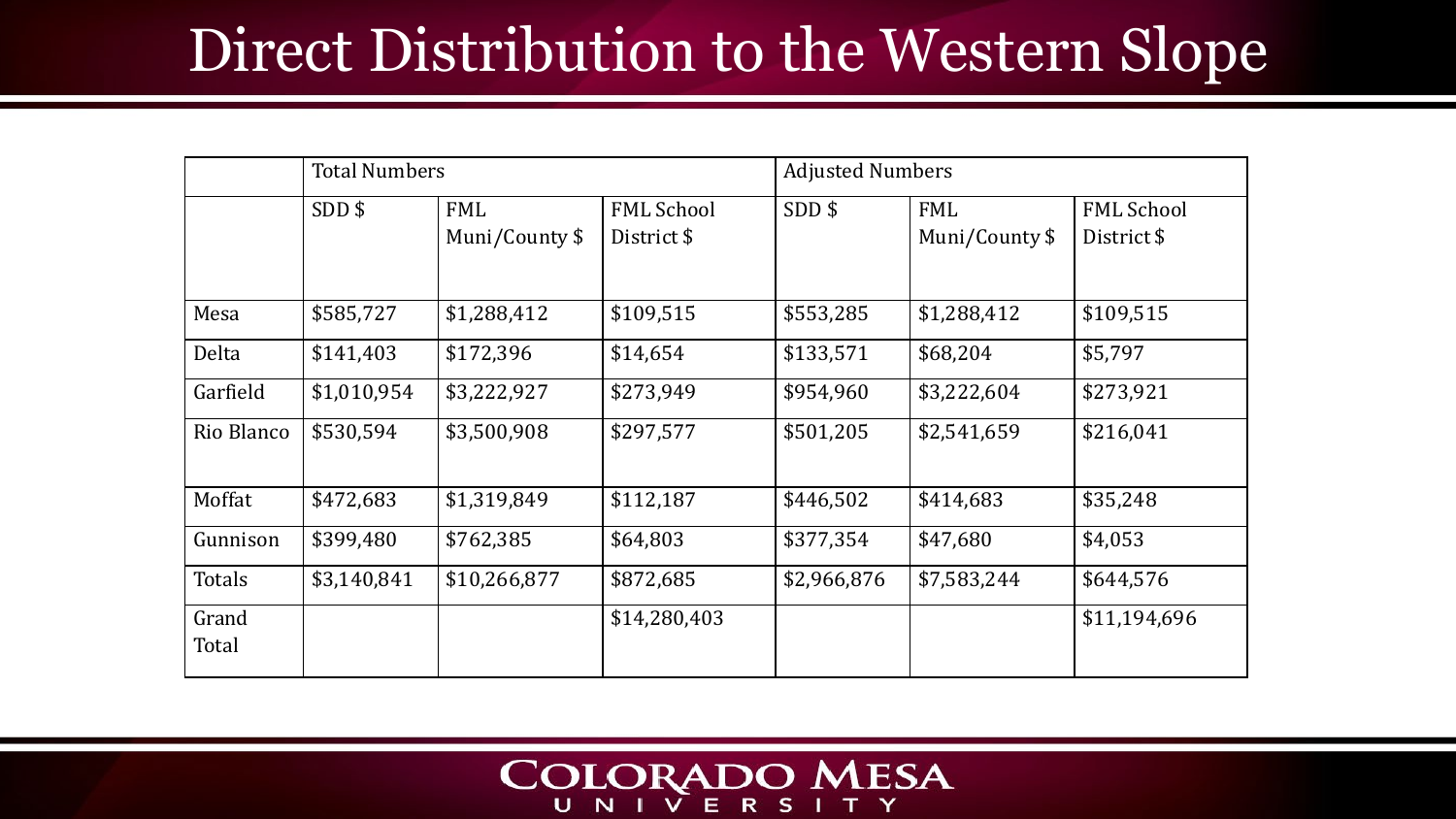### Energy Impact Assistance Fund

- Awards total \$9,428,143
- Input into IMPLAN based on their expenditure type
	- "The purpose of the EIAF Program is to assist political subdivisions that are socially and/or economically impacted by the development, processing, or energy conversion of minerals and mineral fuels. Funds come from the state severance tax on energy and mineral production and from a portion of the state's share of royalties paid to the federal government for mining and drilling of minerals and mineral fuels on federally-owned land."

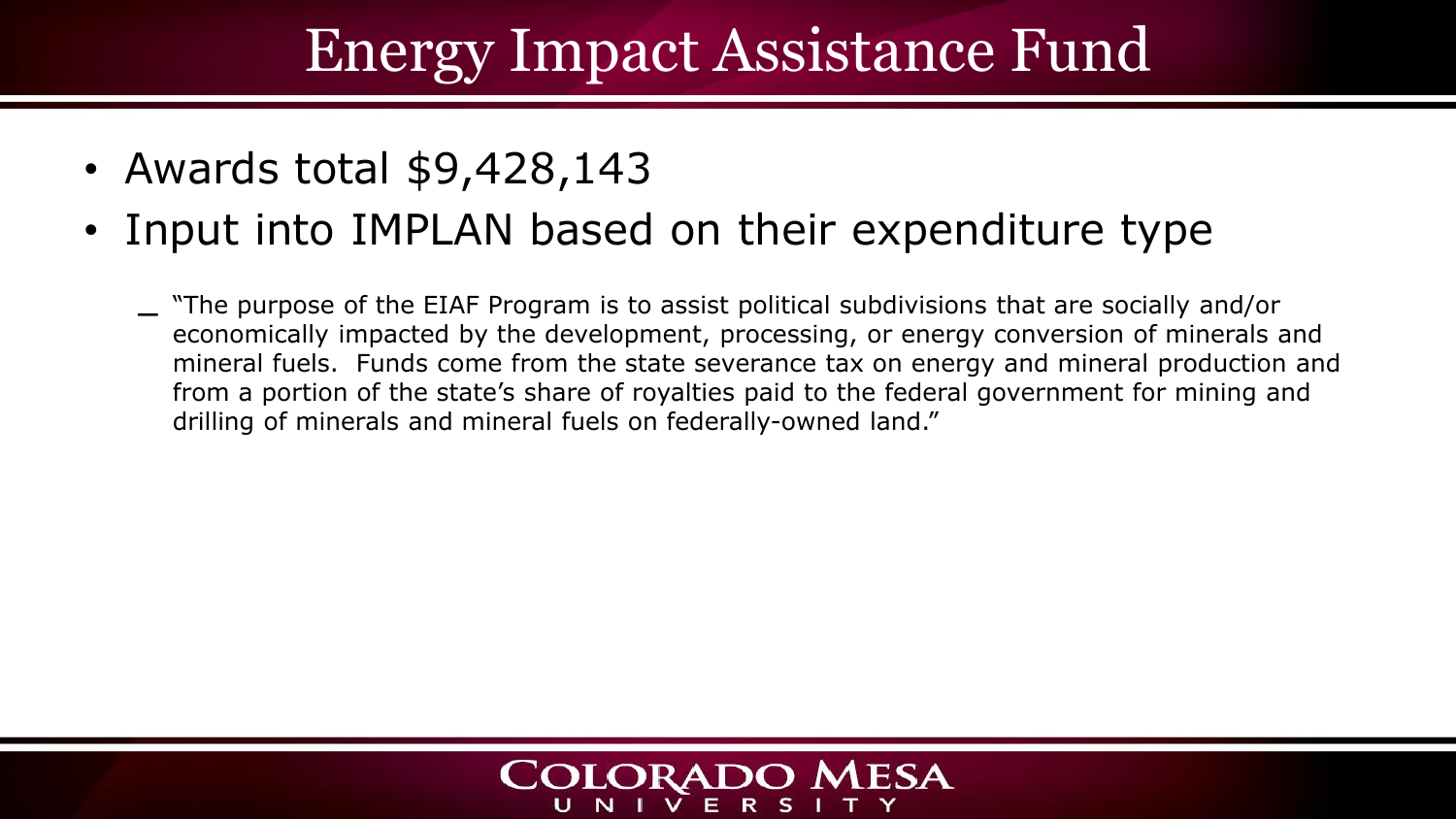### List of Programs

| Program                                                           | <b>Amount to Western</b> | <b>Description</b>                   | <b>Details</b>                                                                                                                                                                                                                                      |
|-------------------------------------------------------------------|--------------------------|--------------------------------------|-----------------------------------------------------------------------------------------------------------------------------------------------------------------------------------------------------------------------------------------------------|
|                                                                   | <b>Slope</b>             |                                      |                                                                                                                                                                                                                                                     |
| <b>Direct Distribution</b>                                        | \$2,966,876.06           | Severance                            |                                                                                                                                                                                                                                                     |
| <b>Direct Distribution:</b><br>Municipality/County                | \$7,583,244.00           | <b>FML</b>                           |                                                                                                                                                                                                                                                     |
| <b>Direct Distribution:</b><br><b>School Districts</b>            | \$644,575.90             | Severance and FML                    |                                                                                                                                                                                                                                                     |
| <b>Energy Impact</b><br><b>Assistance Fund</b>                    | \$8,577,377              | Severance and FML                    |                                                                                                                                                                                                                                                     |
| <b>State Public School</b><br>Fund                                | 2,603,668.27             | <b>FML</b>                           | See below                                                                                                                                                                                                                                           |
| <b>Small Communities</b><br>Water and<br><b>Wastewater Grants</b> | No Funding for 2017      | Severance                            | Reduced severance due to previous<br>overpayment and reduction in oil and<br>gas prices means that severance taxes<br>did not reach sufficient levels to fund<br>this program for 2017. 2016<br>contribution to the Western Slope was<br>\$534,078. |
| <b>Federal Mineral</b><br>Lease Revenue Fund                      | No Funding for 2017      | <b>FML Overflow (Bonus</b><br>Funds) |                                                                                                                                                                                                                                                     |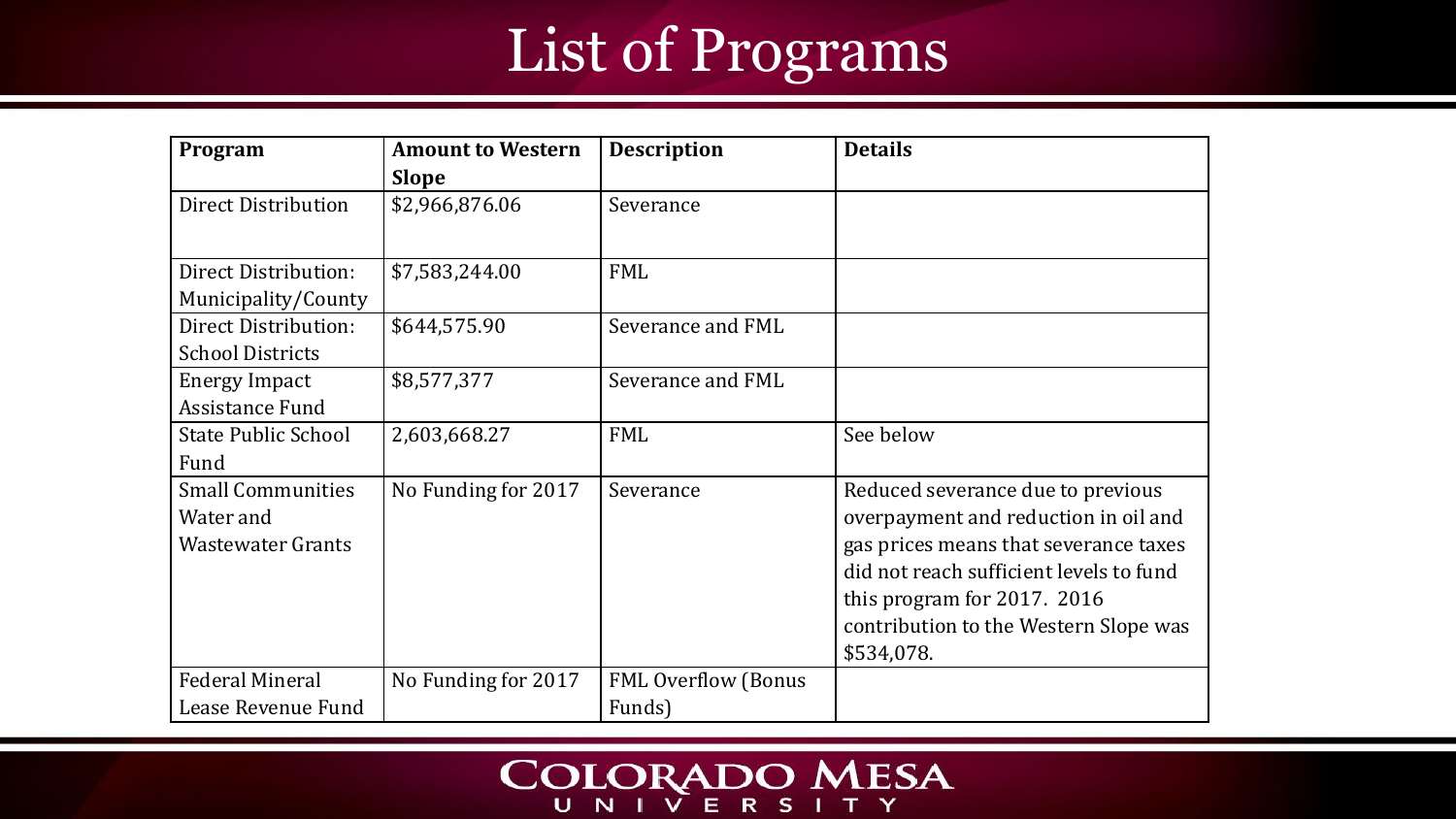### Tier 1 Programs

| <b>Tier 1 Programs</b>                            |             |                      |                                                                                                                                                                                           |
|---------------------------------------------------|-------------|----------------------|-------------------------------------------------------------------------------------------------------------------------------------------------------------------------------------------|
| COGCC                                             | \$1,700,000 | Severance            | Estimated amount of COGCC's \$11,389,629<br>expenditures in Western Slope. (DNR Estimate)                                                                                                 |
| Colorado Water<br><b>Conservation Board</b>       | \$79,301    | Severance<br>and FML | Federal Mineral Lease money goes to this<br>organization to help their operational costs. They<br>have a large fund and provide highly subsidized<br>loans for water improvement efforts. |
| Division of<br>Reclamation,<br>Mining, and Safety | \$358,732   | Severance            | Estimated amount of \$2,522,594 budget that was<br>spent in Western Slope. (DNR estimate)                                                                                                 |
| Avalanche<br><b>Information Center</b>            | \$48,450    | Severance            | Estimated amount of \$549,487 that was spent in the<br>Western Slope.                                                                                                                     |
| Colorado Parks and<br>Wildlife                    | \$960,642   | Severance            | Estimated amount of \$2,341,732 that was spent in<br>the Western Slope. (DNR Estimate)                                                                                                    |
| Colorado Geological<br>Survey                     | N/A         |                      | Did not respond to phone/e-mail requests for data.                                                                                                                                        |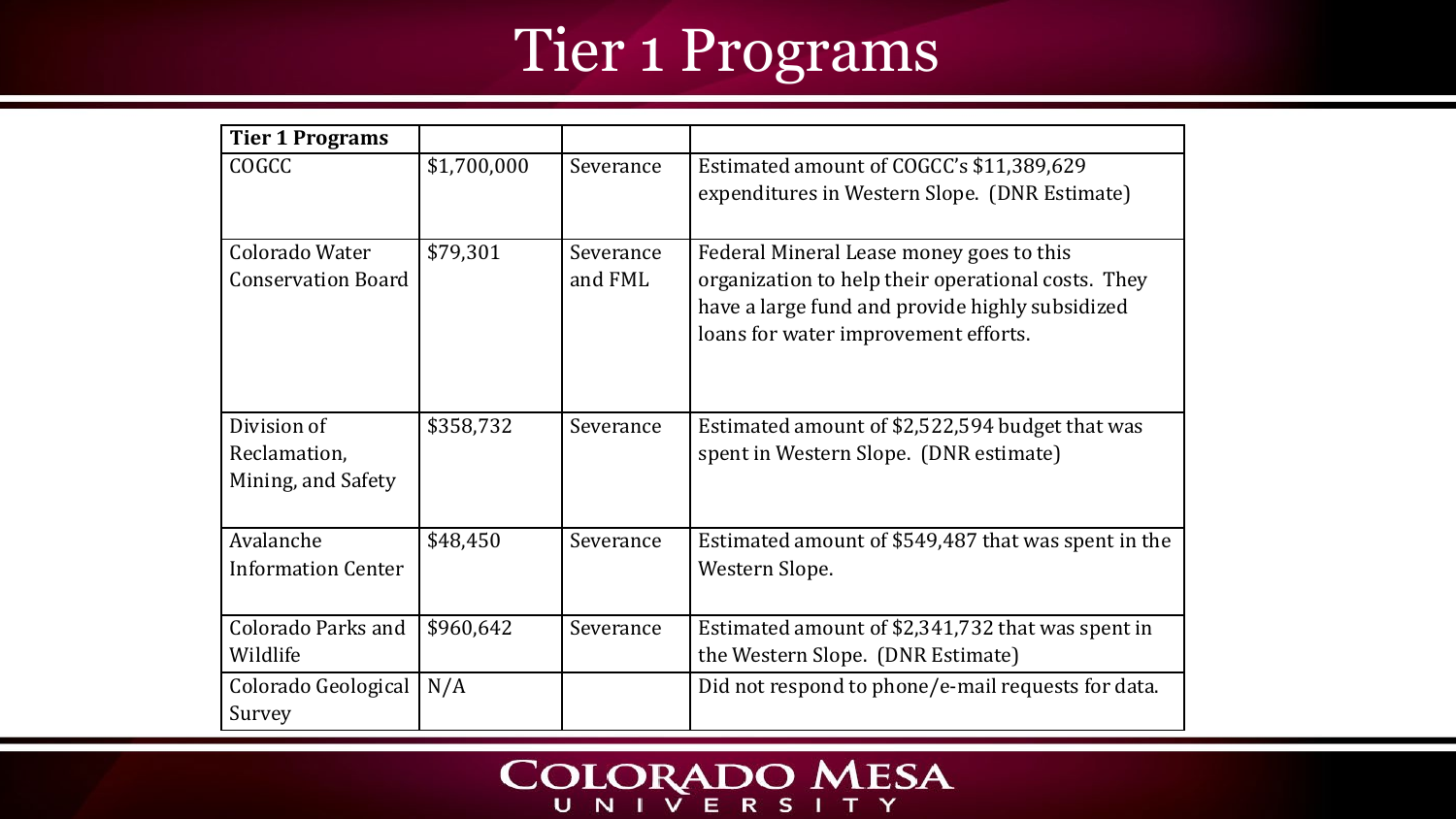### Tier 2 Programs

| <b>Tier 2 Programs</b>                 |             |           |                                                                    |
|----------------------------------------|-------------|-----------|--------------------------------------------------------------------|
| <b>Water Supply Reserve Fund</b>       | \$902,500*  | Severance | (DNR estimate) https://www.colorado.gov/pacific/cowaterplan/water- |
|                                        |             |           | supply-reserve-fund                                                |
| <b>Species Conservation Trust Fund</b> | $$825,640*$ | Severance | (DNR estimate)                                                     |
| <b>Aquatic Nuisance Species</b>        | $$528,276*$ | Severance | (DNR estimate)                                                     |
| Soil and Water Conservation Grants     | Funded      | Severance | 2016/2017: 0                                                       |
|                                        |             |           | 2017/2018: \$65,510                                                |
| <b>Water Efficiency Grant Program</b>  | No Funding  | Severance |                                                                    |
| Low Income energy Assistance (LEAP)    | No Funding  | Severance |                                                                    |
| Agriculture Value Added Cash Fund      | No funding  | Severance |                                                                    |
| <b>Interbasin Compacts</b>             | No funding  | Severance |                                                                    |
| <b>Forestry Grants</b>                 | No funding  | Severance | 2016/2017: 0                                                       |
|                                        |             |           | 2017/2018: \$363,944                                               |
|                                        |             |           |                                                                    |
| Invasive Phteatphyte Management        | No funding  | Severance | Program not in existence anymore.                                  |
| <b>Wildfire Risk Reduction Grants</b>  | No funding  | Severance | Zero both years                                                    |
| <b>Forfeited Mine Site Reclamation</b> | No funding  | Severance | Zero both years.                                                   |

# $\text{COLORADO}$  MESA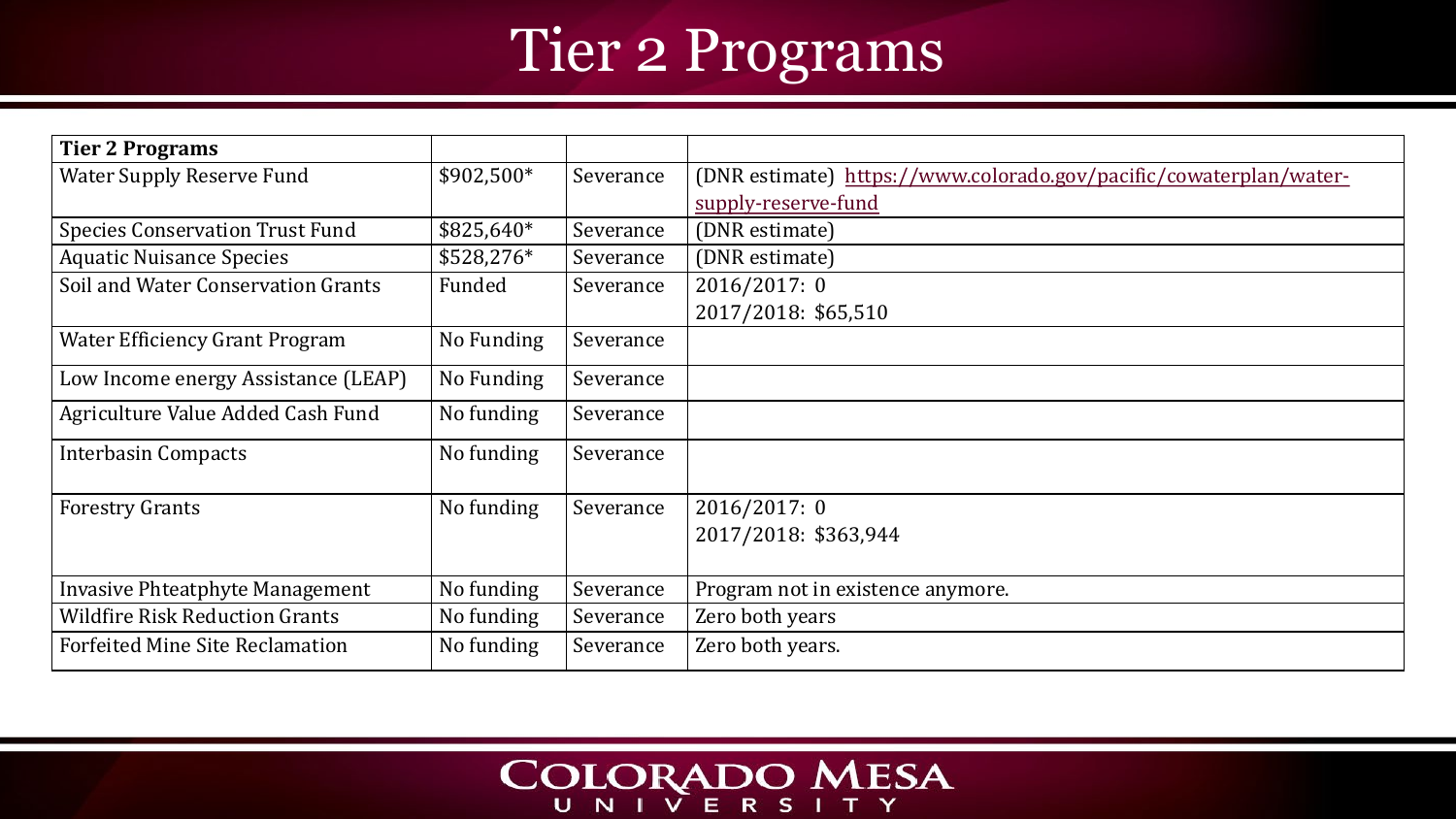### State Public School Fund FML local proportion

|                      | <b>Total School Funding</b> | <b>Proportion</b><br>from FML | <b>Proportion</b><br>from Oil/gas |
|----------------------|-----------------------------|-------------------------------|-----------------------------------|
| Mesa                 | \$116,943,609               | \$1,839,230                   | \$1,377,951                       |
| Delta                | \$25,955,493                | \$408,215                     | \$305,835                         |
| Gunnison             | \$5,987,358                 | \$94,166                      | \$70,549                          |
| Rio<br><b>Blanco</b> | \$3,395,585                 | \$53,404                      | \$40,010                          |
| Garfield             | \$62,293,423                | \$979,720                     | \$734,006                         |
| Moffat               | \$6,391,993                 | \$100,530                     | \$75,317                          |
| Total                | \$220,967,460               | \$3,475,265                   | \$2,603,668                       |

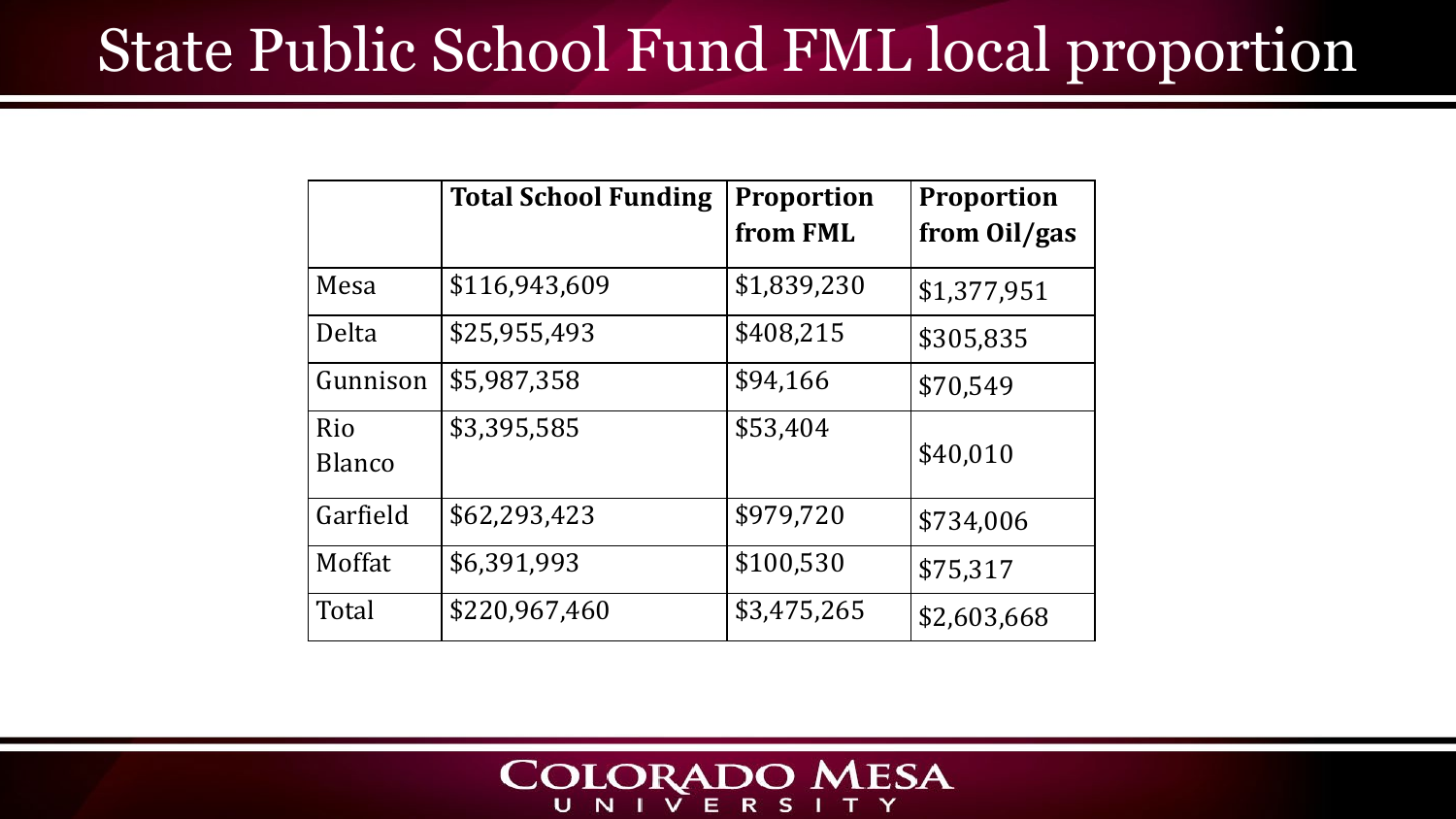### Economic Contribution of Severance and FML

| <b>Impact Type</b>    | Employment | <b>Labor Income</b> | <b>Gross Regional Product</b> | <b>Total Output</b> |
|-----------------------|------------|---------------------|-------------------------------|---------------------|
| Direct Effect         | 230        | \$12,488,705        | \$15,185,781                  | \$21,166,778        |
| Indirect Effect       | 24         | \$974,970           | \$1,615,384                   | \$3,421,270         |
| <b>Induced Effect</b> | 74         | \$2,674,708         | \$5,088,338                   | \$9,252,971         |
| <b>Total Effect</b>   | 328        | \$16,138,383        | \$21,889,504                  | \$33,841,019        |

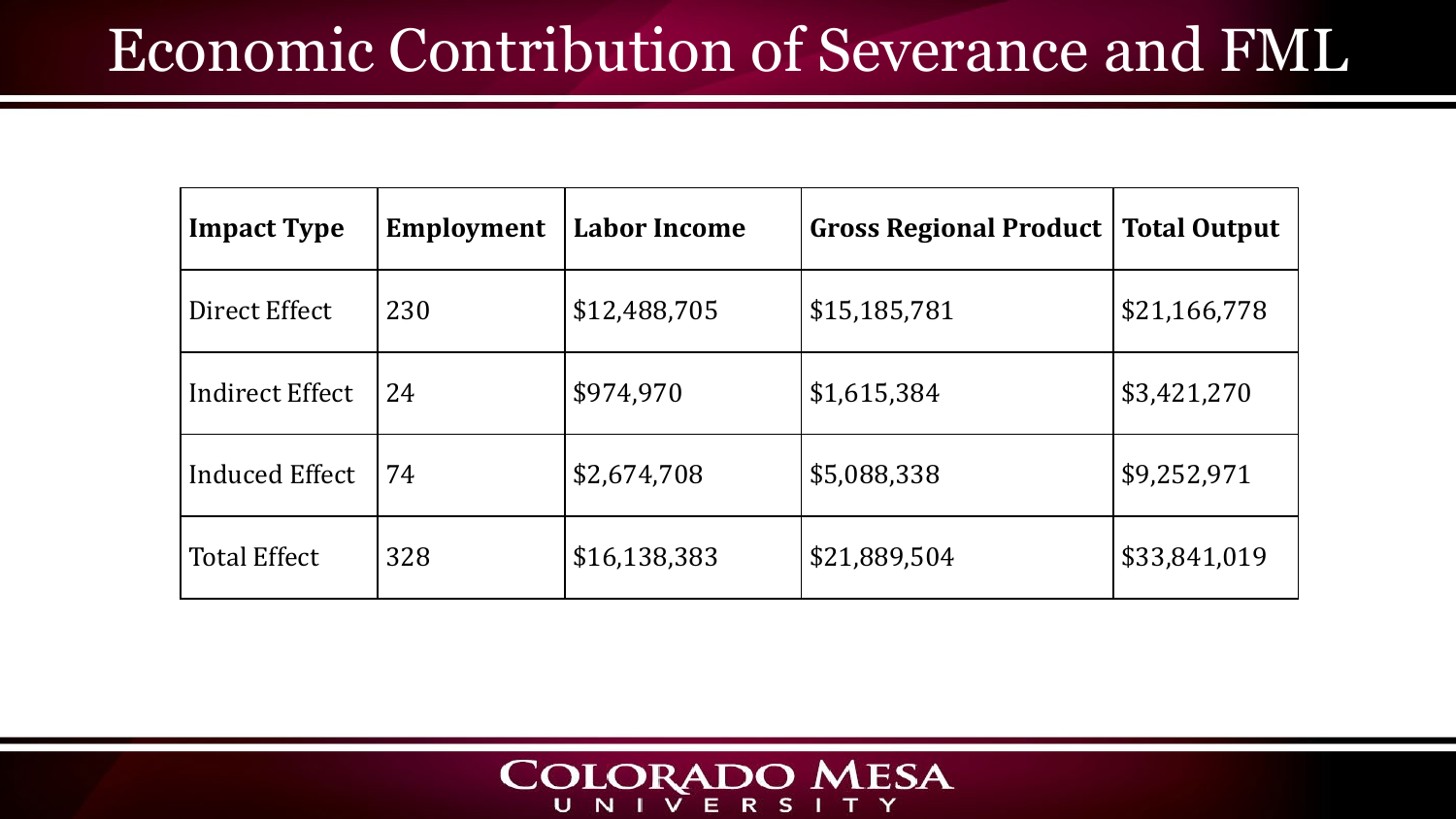### Ad Valorum Taxes

| County     | <b>Ad Valorem Tax Received</b> |
|------------|--------------------------------|
| Mesa       | \$2,644,361                    |
|            |                                |
| Delta      | \$104,343                      |
| Rio Blanco | \$9,655,318                    |
| Garfield   | \$70,869,554                   |
| Moffat     | \$2,624,738                    |
|            |                                |
| Gunnison   | \$591,218                      |
|            |                                |
| Total      | \$86,489,534                   |
|            |                                |

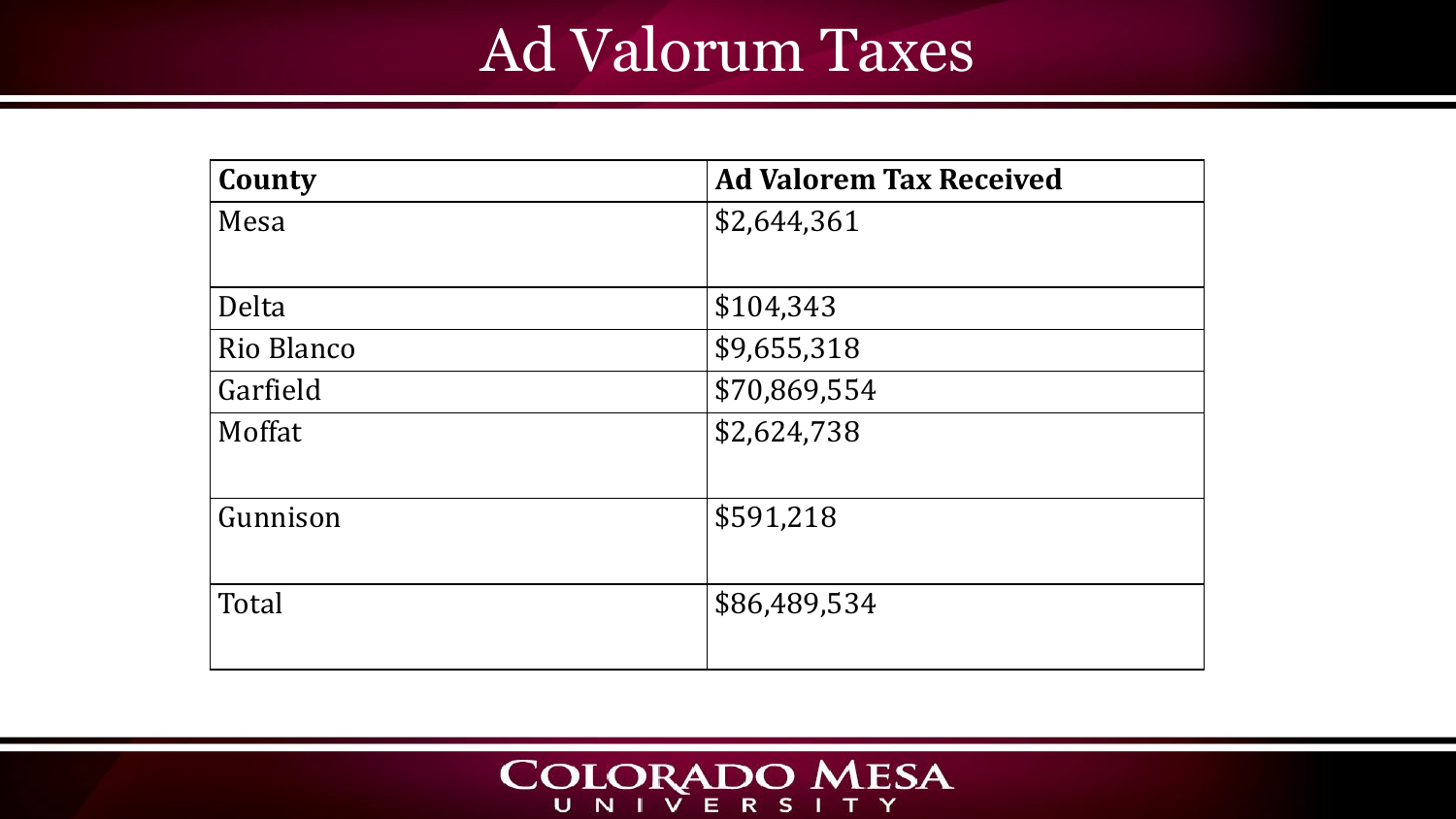### Sales Taxes

| County   | <b>Sales Tax</b> |
|----------|------------------|
| Mesa     | \$1,336,194      |
| Garfield | \$1,144,138      |
| Gunnison | \$2852.71        |
| Total    | \$2,483,185      |

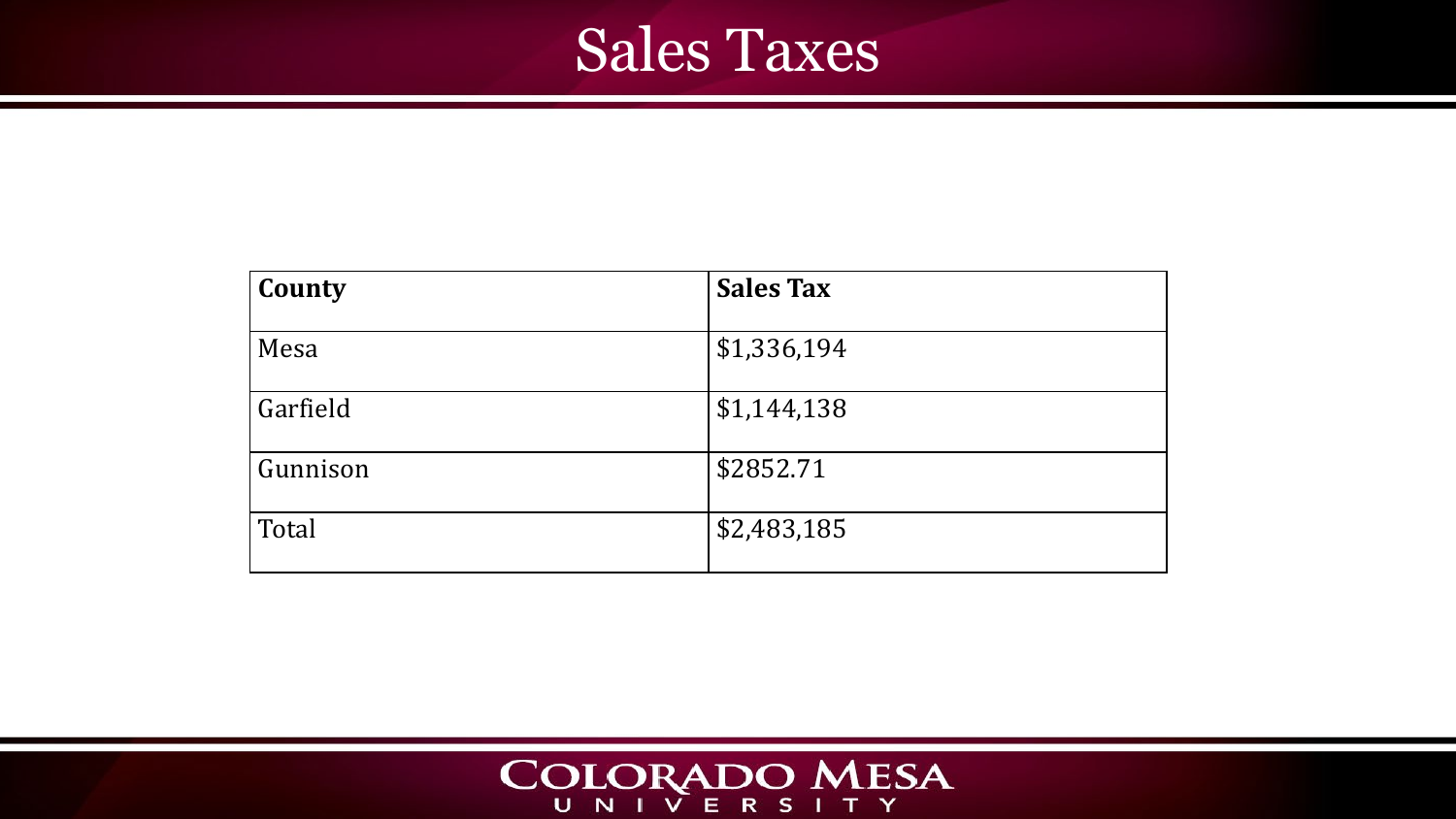#### Ad Valorem and Sales Tax Economic Contribution

| <b>Impact Type</b>    | Employment | <b>Labor Income</b> | <b>Regional GDP</b> | Output        |
|-----------------------|------------|---------------------|---------------------|---------------|
| Direct Effect         | 766        | \$41,963,884        | \$51,436,720        | \$70,192,766  |
| Indirect Effect       | 75         | \$3,026,733         | \$4,923,426         | \$10,332,037  |
| <b>Induced Effect</b> | 247        | \$8,939,301         | \$17,005,431        | \$30,924,547  |
| <b>Total Effect</b>   | 1,087      | \$53,929,918        | \$73,365,577        | \$111,449,350 |

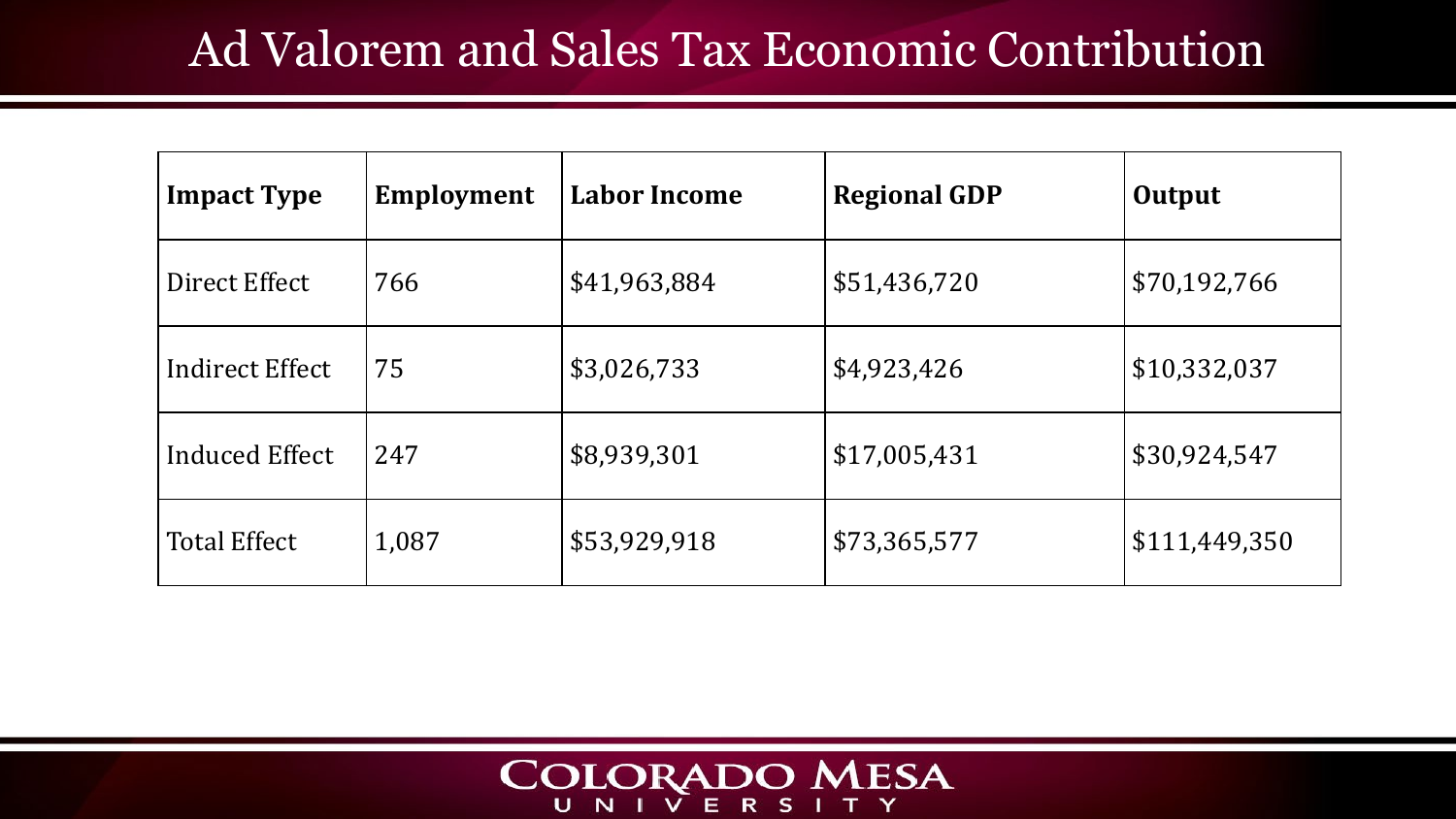### State Royalties: Best Fund

| <b>Type</b> | <b>Project Description</b>                               | <b>Amount</b>  | <b>Adjusted Amount</b> |
|-------------|----------------------------------------------------------|----------------|------------------------|
| Garfield    | <b>ES Security Vestibule</b>                             | \$148,274      | \$66,710               |
| Garfield    | HS Sitework, HVAC,<br><b>ADA</b> and Security<br>Project | \$2,125,286    | \$956,190              |
| Garfield    | <b>ES Partial Roof</b><br>Replacement                    | \$226,253      | \$101,794              |
| Mesa        | PK-12 RTU<br>Replacement                                 | \$494,139      | \$222,319              |
| Total       |                                                          | \$2,993,951.63 | \$1,347,012.85         |

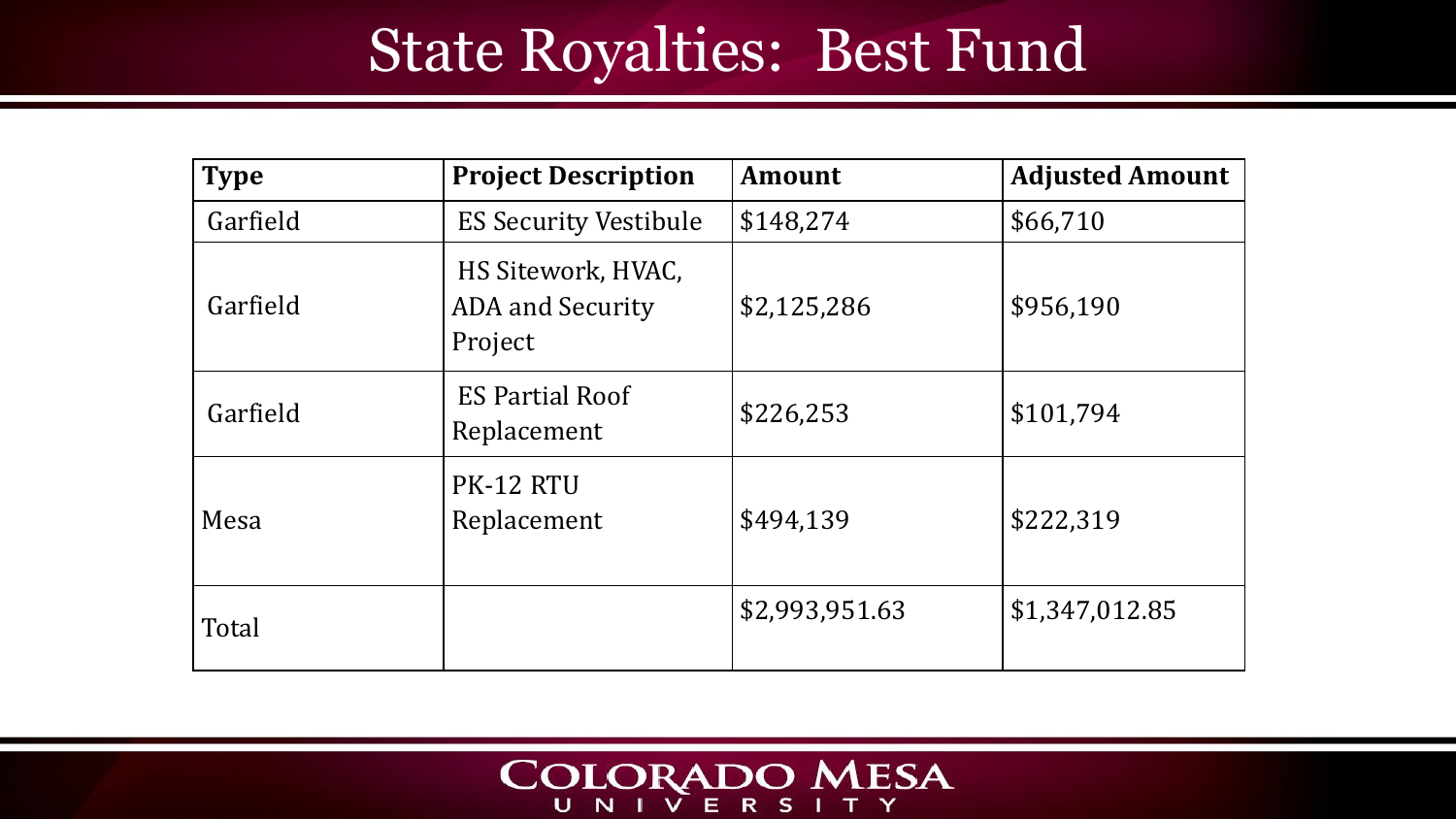### Private Landowner Royalties

- Top natural gas producing companies in the Piceance were contacted and asked to provide a list of royalty payments.
	- Approximately 40% production was represented.
	- With this, I extrapolated to find total royalties based on production values.
	- Since there is no data on the income level of the royalty recipient, the royalty amount of \$22,857,142.26 was spread through IMPLAN's various income spending patterns in order to capture different spending patterns of different income ranges.
	- Note that IMPLAN spending patterns account for taxes.

#### **ORADO M ESA**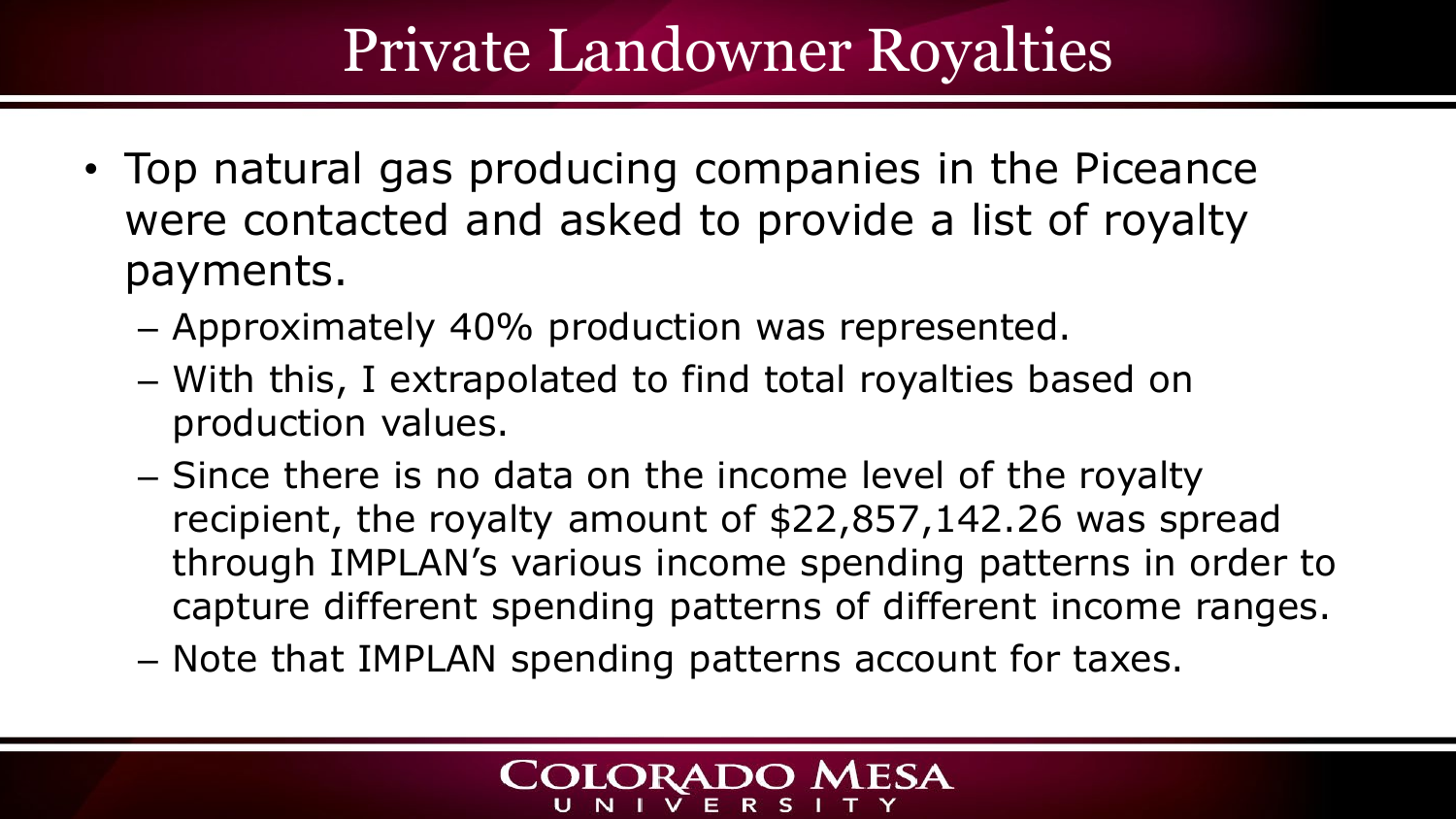### Economic Contribution of Royalties

| <b>Impact Type</b>     | <b>Employment</b> | <b>Labor Income</b> | <b>Regional GDP</b> | <b>Total Output</b> |
|------------------------|-------------------|---------------------|---------------------|---------------------|
| Direct Effect          | 9                 | \$497,427           | \$655,593           | \$1,383,935         |
| <b>Indirect Effect</b> | 3                 | \$110,261           | \$192,732           | \$394,188           |
| <b>Induced Effect</b>  | 140               | \$5,088,345         | \$9,730,997         | \$17,634,469        |
| <b>Total Effect</b>    | 152               | \$5,696,034         | \$10,579,323        | \$19,412,594        |

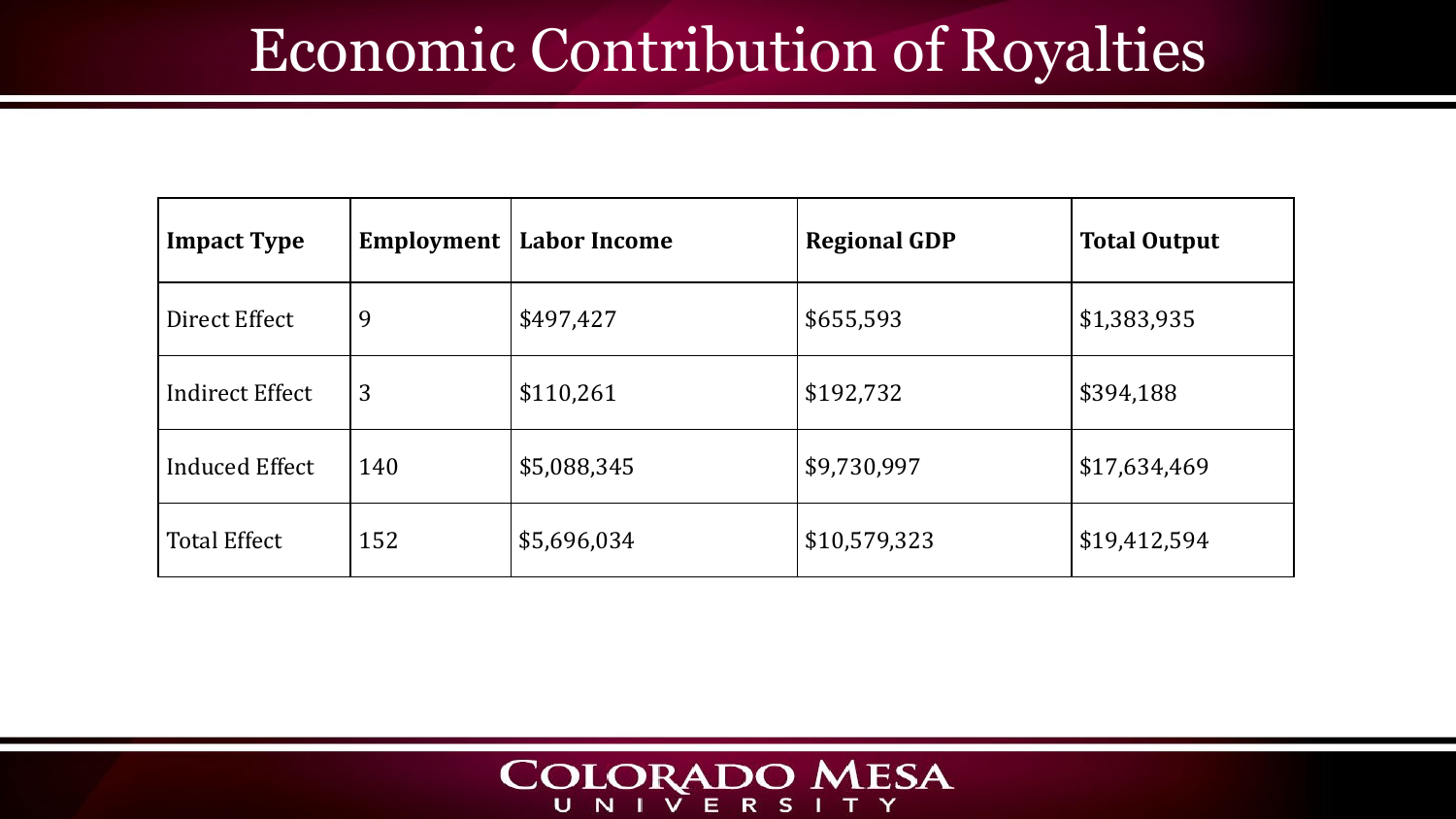### Total Economic Contribution

| <b>Impact Type</b>    | Employment | <b>Labor Income</b> | <b>Regional GDP</b> | <b>Total Output</b> |
|-----------------------|------------|---------------------|---------------------|---------------------|
| Direct Effect         | 6,660      | \$559,035,402       | \$776,136,117       | \$1,192,673,833     |
| Indirect Effect       | 820        | \$52,301,721        | \$67,436,760        | \$131,999,401       |
| <b>Induced Effect</b> | 3,479      | \$125,903,438       | \$239,788,866       | \$435,715,986       |
| <b>Total Effect</b>   | 10,959     | \$737,240,560       | \$1,083,361,743     | \$1,760,389,220     |

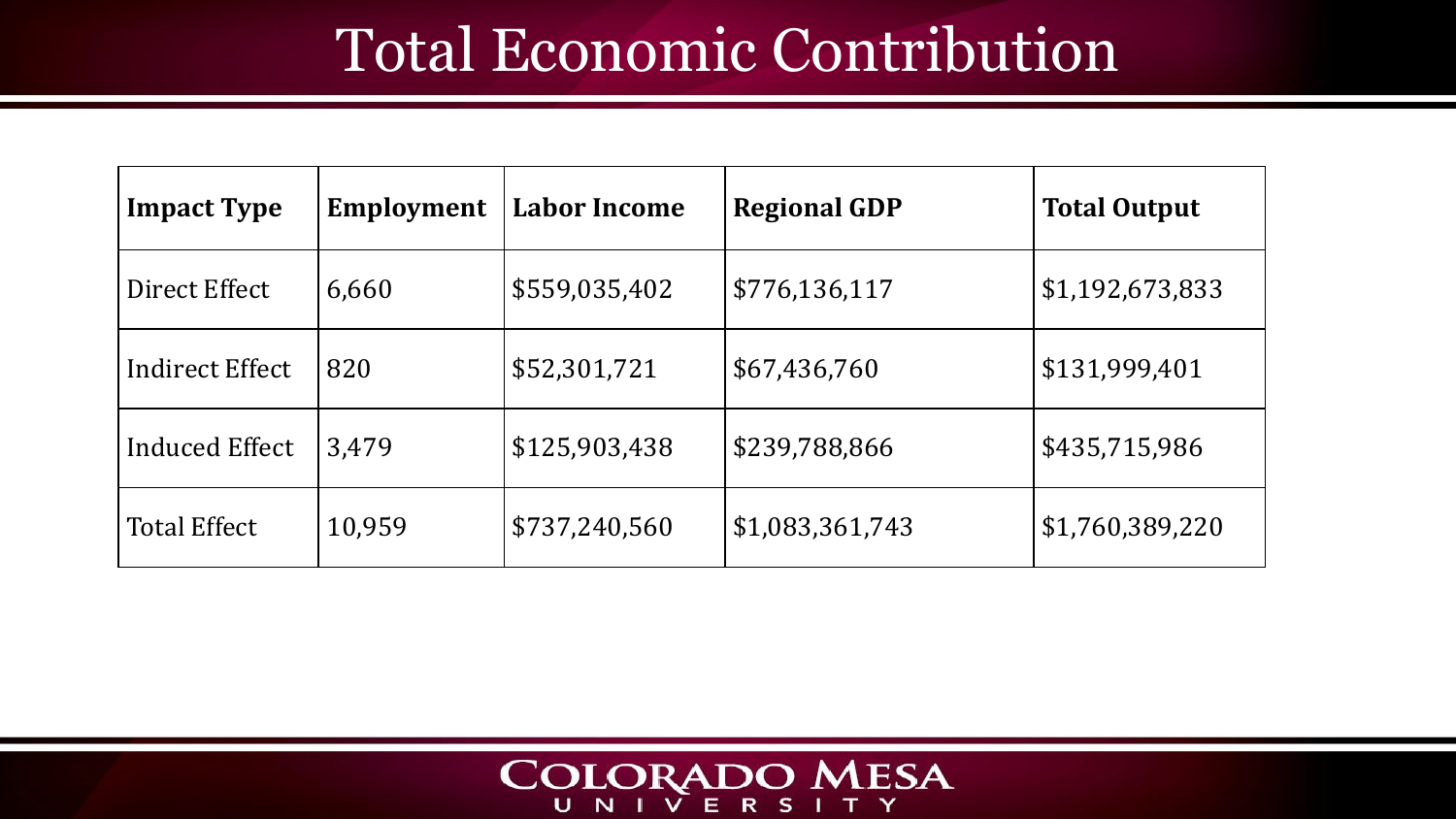### Total Economic Contribution

- The total economic contribution resulting from the oil and gas industry in the Piceance six county region is \$1,083,361,742.
- As a comparison point, total Regional GDP for the six county area is \$11,819,208,514, equating to 9.2% of total GRP.
- Total employment resulting from the oil and gas industry totals 10,959. For scale purposes, there are 164,956 total jobs estimated by Implan in the region equating to 6.6% of total jobs.